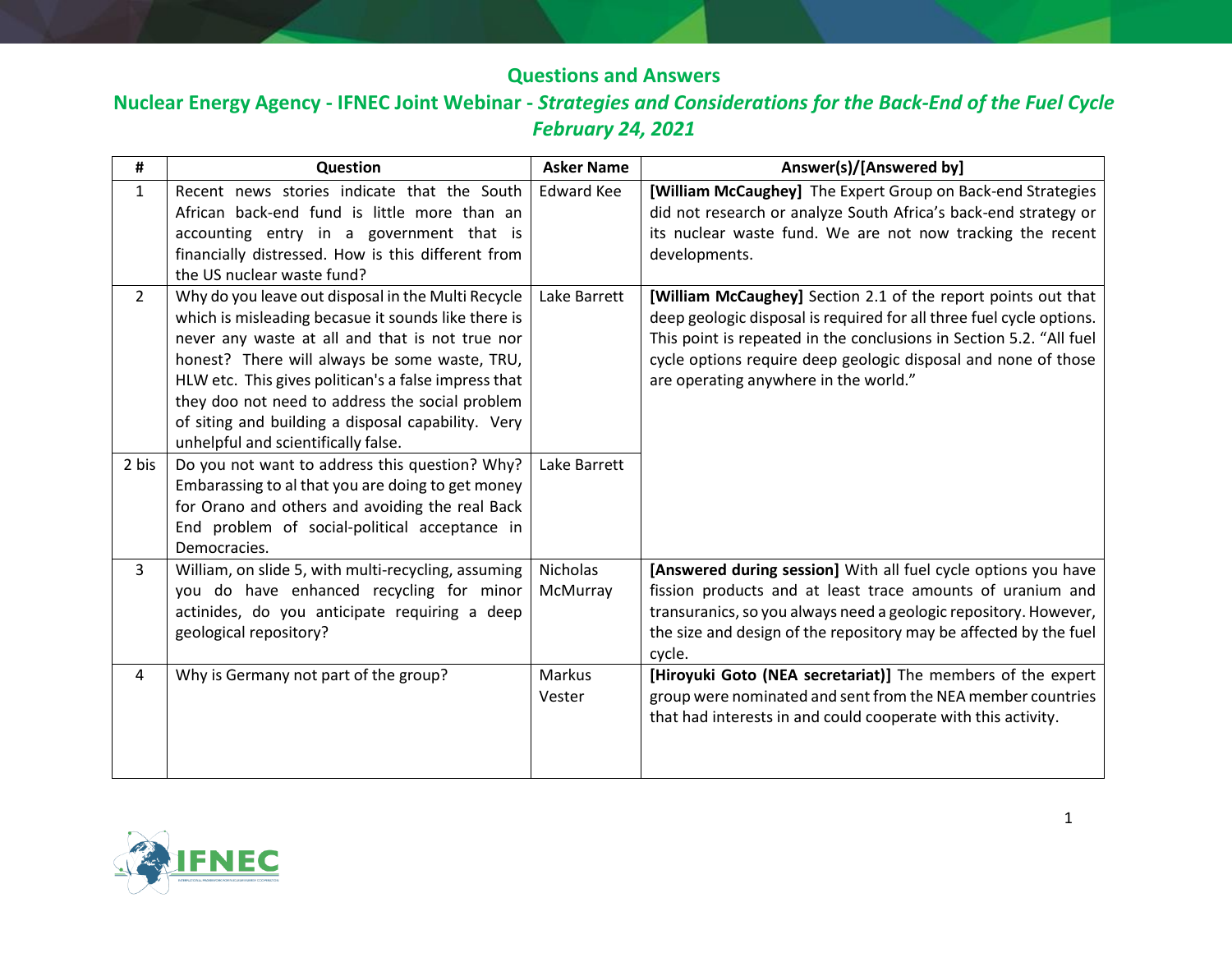| 5              | By proliferation do you mean safeguards,<br>including the challenges of safeguards approaches<br>at the back-end - not just about diversion? | Lawrence<br>Johnson | [William McCaughey] Proliferation is discussed in Section 2.2.3,<br>R.1, of the report. It refers to the IAEA definition: "the diversion<br>or undeclared production of nuclear material or misuse of<br>technology by states in order to acquire nuclear weapons or<br>other nuclear explosive devices." Security is discussed in Section<br>2.2.3, R.2. It refers to the IAEA definition of physical protection<br>which includes theft and sabotage.                                                                                                                                                                                                                                                                                                                                                                                                                                                                                                                                                      |
|----------------|----------------------------------------------------------------------------------------------------------------------------------------------|---------------------|--------------------------------------------------------------------------------------------------------------------------------------------------------------------------------------------------------------------------------------------------------------------------------------------------------------------------------------------------------------------------------------------------------------------------------------------------------------------------------------------------------------------------------------------------------------------------------------------------------------------------------------------------------------------------------------------------------------------------------------------------------------------------------------------------------------------------------------------------------------------------------------------------------------------------------------------------------------------------------------------------------------|
| 6              | You say there aren't discriminators among the<br>options. What about cost?                                                                   | <b>Steve Nesbit</b> | [Brent Dixon] Costs of the fuel cycles are projected to be similar,<br>with higher front-end costs for open-cycle versus higher back-<br>end costs for multi-recycle. There is more cost uncertainty for<br>multi-recycle, as the parts have been demonstrated but the fuel<br>cycle has not been implemented. There also remains uncertainty<br>about HLW disposal costs for all fuel cycles, as operation of a<br>geologic repository for HLW has not been implemented.<br>In general, open-cycle has lower near-term costs and existing<br>facilities in many countries, but results in longer-lasting waste<br>hazards where uncertainty increases with time. Mono- and<br>multi-recycle have higher near-term costs but lower long-term<br>waste uncertainties.<br>Multi-recycle, once established, has<br>minimal front-end cost risk due to changes in uranium and<br>enrichment prices. Mono-recycle needs the fuel cycle facilities<br>of both open-cycle and multi-recycle, but at smaller scales. |
| $\overline{7}$ | If SMRs become a popular choice of reactor types<br>(especially for newcomers) how might this affect<br>back end choices?                    | Charles<br>McCombie | [Brent Dixon] SMRs include smaller versions of the light water<br>reactors used in the open-cycle and mono-recycle, as well as fast<br>reactors that could be used in multi-recycle. The main impacts<br>on fuel cycle choices are a) if they result in more growth of<br>nuclear energy, which could make the reduced resource needs<br>provided by recycle more attractive and b) if they impact cost<br>differences between thermal and fast reactors, where thermal<br>reactors are used in open- and mono-recycle and fast reactors in                                                                                                                                                                                                                                                                                                                                                                                                                                                                  |

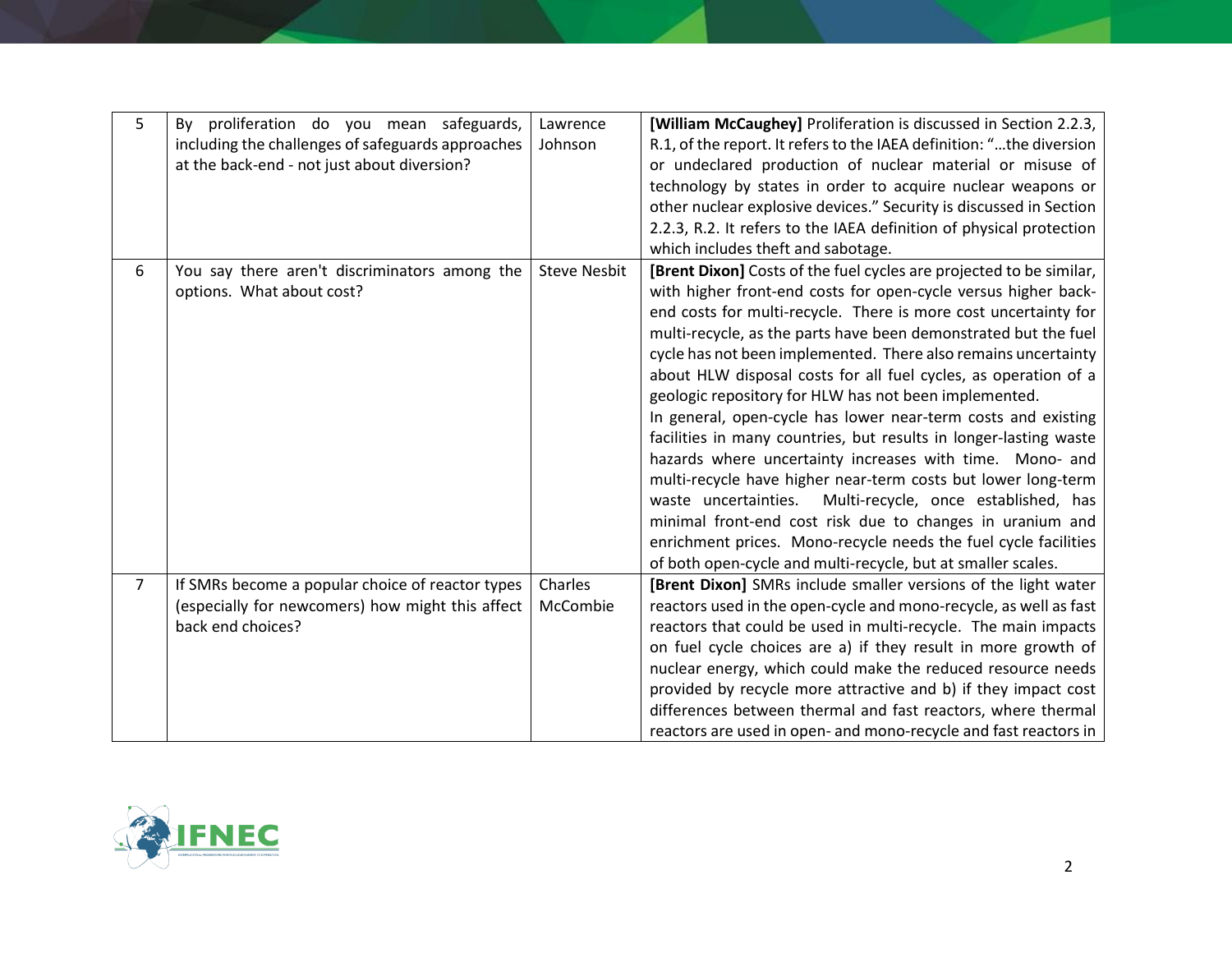|    |                                                                                                                                                                                                                                                                                                                                                                                                                                                                                                            |                                 | multi-recycle. Note that some SMRs may also advance the<br>potential for multi-recycle in a thorium-based fuel cycle.                                                                                                                                                                                                                                                                                                                                                     |
|----|------------------------------------------------------------------------------------------------------------------------------------------------------------------------------------------------------------------------------------------------------------------------------------------------------------------------------------------------------------------------------------------------------------------------------------------------------------------------------------------------------------|---------------------------------|---------------------------------------------------------------------------------------------------------------------------------------------------------------------------------------------------------------------------------------------------------------------------------------------------------------------------------------------------------------------------------------------------------------------------------------------------------------------------|
| 8  | How did you quantify the benefit of separating<br>and transmuting actinides? If all cycles require a<br>repository, you can simply throw the actinides<br>away in the multi-recycle repository and save lots<br>of money.                                                                                                                                                                                                                                                                                  | <b>Steve Nesbit</b>             | [Brent Dixon] I assume your question is referring to the minor<br>actinides (MA) neptunium, americium and curium, as multi-<br>recycle uses uranium to produce and consume plutonium. This<br>remains an area of investigation, where the added cost of MA<br>recycle may or may not be offset by waste management benefits.<br>Variables include the approach to transmutation, repository<br>geology, etc.                                                              |
| 9  | I am surprised to see that the risk for proliferation<br>is not considered as a discriminator. Certainly one<br>can find acceptable solutions but the degree of<br>difficulty will not be the same                                                                                                                                                                                                                                                                                                         | Gian<br>Luigi<br><b>FIORINI</b> | [William McCaughey] The expert group discussed proliferation<br>issue as one of potential differentiating characteristics and<br>concluded that given the relative attractiveness of materials<br>handled in each fuel cycle option and the effectiveness of the<br>safeguards approached applied accordingly, the differences in<br>terms of proliferation risk are not very significant among three<br>fuel cycle options. (See pages 28-29 of the report for details.) |
| 10 | Why is disposal not listed as a risk on slide 9 point<br>5.3? This implies there is no waste in multi-cycle<br>and no need for addressing disposal challenges.<br>Misleading and false wishful thinking for spending<br>money on this option. Good technology, terrible<br>to hide problem. A great diservice to moving<br>forward on BE fuel cycle by pretending there are<br>no waste problems. False nuclear promises, such<br>as in the 1950s. Just self serving money grab for<br>advacned technology | Lake Barrett                    | Addressed in answer to question #2                                                                                                                                                                                                                                                                                                                                                                                                                                        |
| 11 | Q for M. Verhoef : Do you know why some<br>countries are not participating to ERDO WG ?"                                                                                                                                                                                                                                                                                                                                                                                                                   | Jerome<br>Van<br>der werf       | [Answered during session] It is difficult to speak for other<br>countries; for the Netherlands it is way to execute the dual track<br>policy (considering a national and multi-national repository) of<br>the Netherlands. The association will invite more countries in<br>Europe to participate.                                                                                                                                                                        |

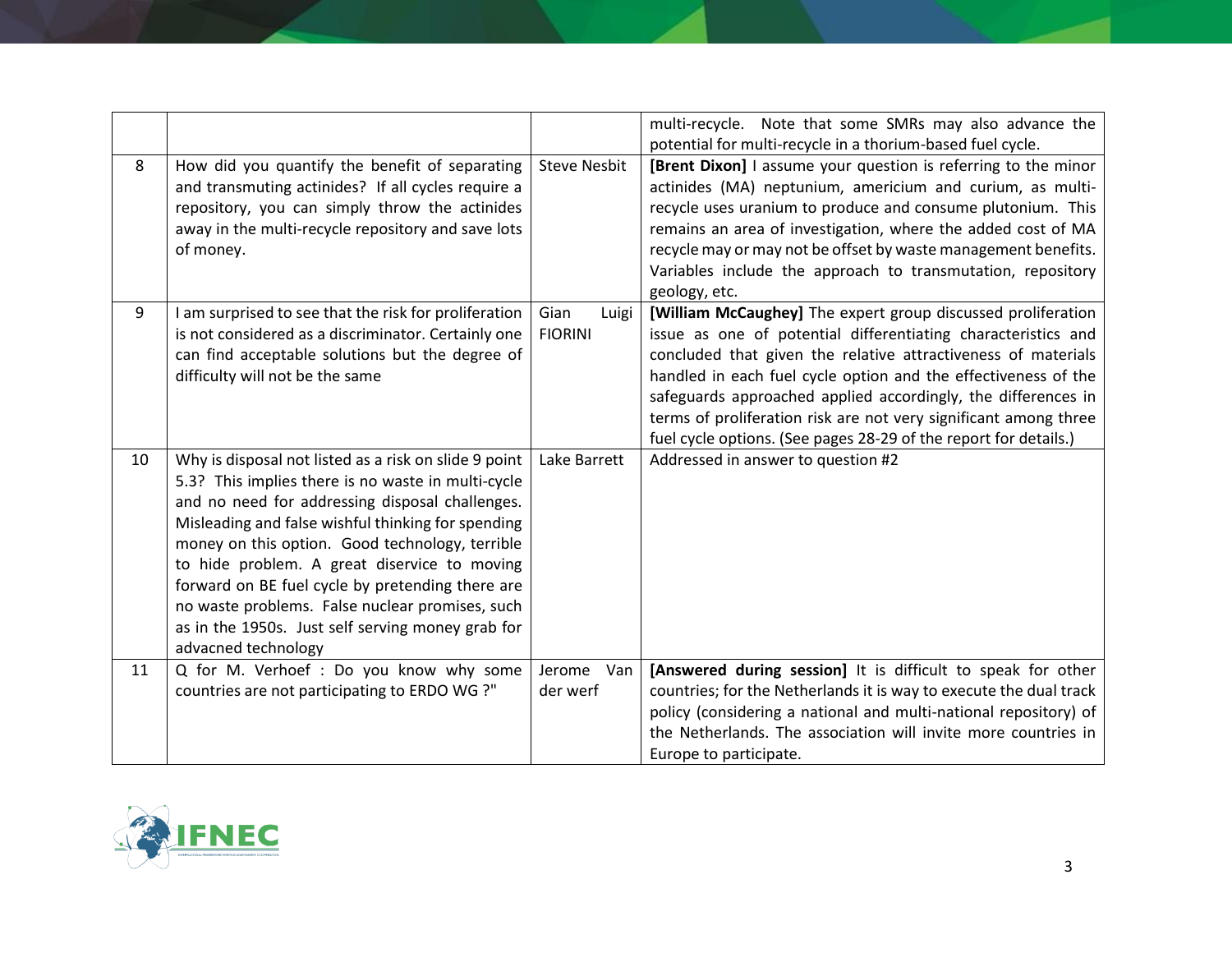| 12 | Regarding ERDO, multinational repository solution<br>in the area of Europe. Is it according to EU<br>acceptable?                                                                                                                                                                                                                                          | Jari<br>Makkonen     | [Answered during session] A multinational repository in Europe<br>is possible according to the 2011/70/Euratom directive.                                                                                                                                                                                                                                                                                                                                                                                                                                                                                                                                                                                                                                                                                                                                                                                                                                                                                                                                                                                                                                                                                                                                           |
|----|-----------------------------------------------------------------------------------------------------------------------------------------------------------------------------------------------------------------------------------------------------------------------------------------------------------------------------------------------------------|----------------------|---------------------------------------------------------------------------------------------------------------------------------------------------------------------------------------------------------------------------------------------------------------------------------------------------------------------------------------------------------------------------------------------------------------------------------------------------------------------------------------------------------------------------------------------------------------------------------------------------------------------------------------------------------------------------------------------------------------------------------------------------------------------------------------------------------------------------------------------------------------------------------------------------------------------------------------------------------------------------------------------------------------------------------------------------------------------------------------------------------------------------------------------------------------------------------------------------------------------------------------------------------------------|
| 13 | Does the International Atomic Energy Agency<br>(IAEA) have interest in Geologic Disposal Facilities<br>(GDF) being planned in some Nuclear Weapon<br>States,<br>particularly<br>those<br>with<br>complex<br>inventories?                                                                                                                                  | Lawrence<br>Johnson  | [Jeremy Whitlock] The International Atomic Energy Agency<br>(IAEA) is always open to learning from technical expertise shared<br>by Member States, including the specialized experience of<br>Nuclear Weapons State (NWS). To clarify, my presentation<br>addressed safeguards applied in a Non-Nuclear Weapons State<br>(NNWS) under a comprehensive safeguards agreement (CSA)<br>with the IAEA, as noted on slides 2, 3, and 4. In a NWS (USA, UK,<br>France, Russia, China) these back-end facilities would not<br>generally be under Agency safeguards, as the NWS itself would<br>not be under a Comprehensive Safeguards Agreement (CSA) with<br>the IAEA. Rather, under a Voluntary Offer Agreement (VOA) with<br>the IAEA, the NWS may choose to make specific facilities<br>available to the IAEA for the application of safeguards, for<br>various reasons including the enhancement of IAEA knowledge.<br>In general, a GDF that does contain radioactive waste with no<br>"Nuclear Material" content as defined by the IAEA (essentially,<br>uranium, plutonium or thorium) would not be subject to<br>safeguards, under a CSA or a VOA. For more information on types<br>of safeguards agreements, see www.iaea.org/topics/safeguards-<br>agreements. |
| 14 | Can there be cases where Spent Nuclear Fuel<br>(SNF) is reprocessed and conditioned, resulting in<br>safeguards being terminated on the material,<br>before being disposed of underground? If so,<br>would there still be safeguards reporting related<br>to the Additional Protocol (AP) at High-Level<br>Waste (HLW) Deep Geologic Repositories (DGRs)? | Cindy<br>Vestergaard | [Jeremy Whitlock] It is unlikely that conditioned Spent Nuclear<br>Fuel (SNF) waste would meet the requirements for termination<br>of safeguards, due to the concentration and accessibility of<br>fissionable nuclear material. However, in general yes, Additional<br>Protocol (AP) measures could potentially be applied to<br>terminated nuclear material. For background, an Additional<br>Protocol (in force in 136 countries as of December 2020) is an<br>additional agreement with a country that provides the IAEA with                                                                                                                                                                                                                                                                                                                                                                                                                                                                                                                                                                                                                                                                                                                                   |

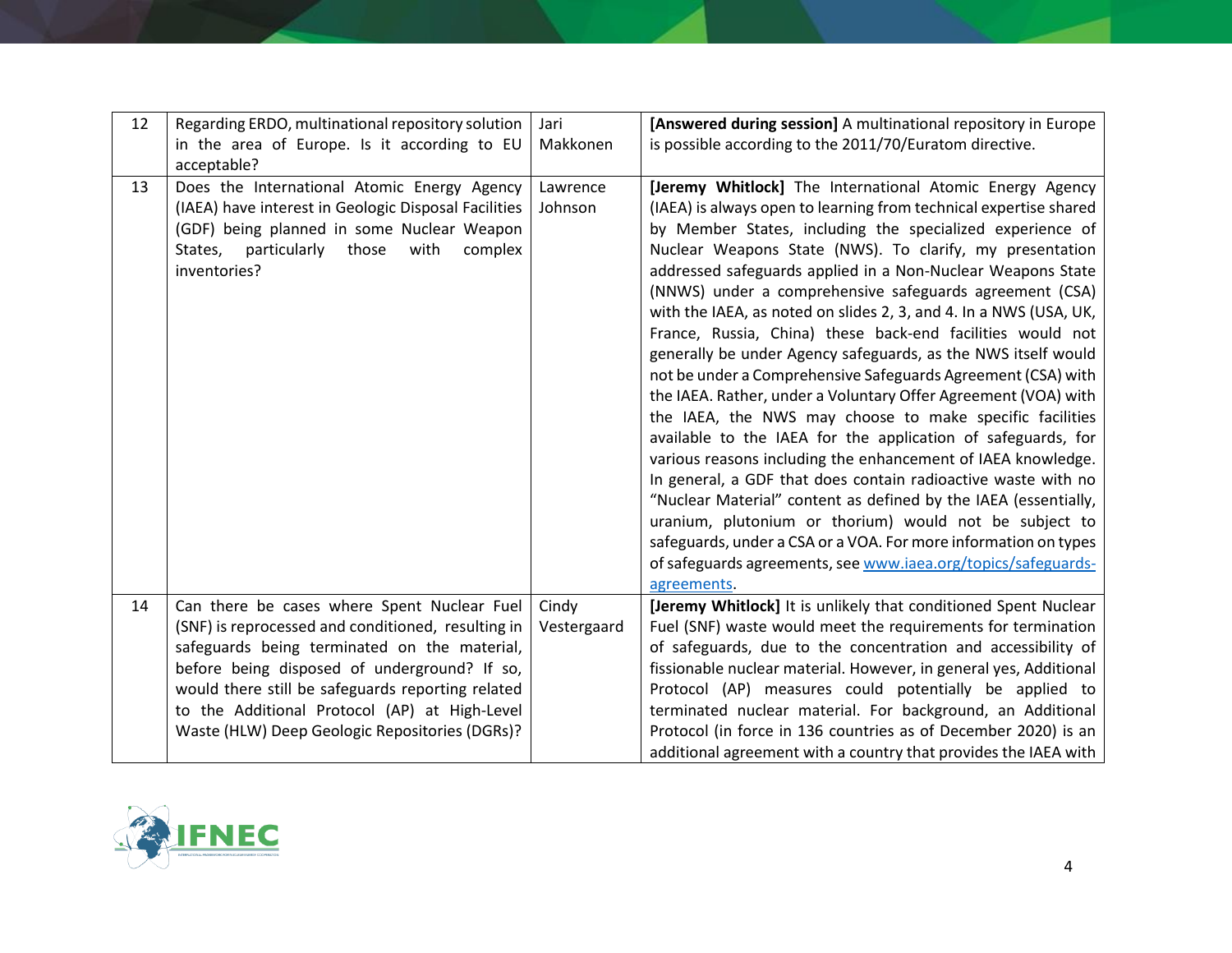|    |                                                                                                                                                                                                                                                     |                     | a fuller picture of the country's nuclear activities (particularly<br>Non-Nuclear Weapons States under comprehensive safeguards).<br>This is enabled through strengthened measures such as broader<br>access for the IAEA to information about the country's nuclear<br>program, increased physical access by the IAEA, and improved<br>administrative arrangements. For more information about the<br>www.iaea.org/topics/additional-<br>Protocol, see<br>Additional<br>protocol.                                                   |
|----|-----------------------------------------------------------------------------------------------------------------------------------------------------------------------------------------------------------------------------------------------------|---------------------|--------------------------------------------------------------------------------------------------------------------------------------------------------------------------------------------------------------------------------------------------------------------------------------------------------------------------------------------------------------------------------------------------------------------------------------------------------------------------------------------------------------------------------------|
| 15 | Burning the fissile material in reactors would<br>eliminate it, so should it be a better option than<br>permanent disposal?                                                                                                                         | George Xu           | [Answered during session] With all fuel cycles you have fission<br>products and at least trace amounts of uranium and<br>transuranics, so you always need a geologic repository.<br>However, the size and design of the repository may be affected<br>by the fuel cycle.                                                                                                                                                                                                                                                             |
| 16 | You state that underground environments are<br>harsh for instrumentation. Isn't this contingent<br>upon the underground media. While it is true for<br>salt, is it true for granite? It seems a blanket<br>statement on this is not fully accurate. | Eric Knox           | [Answered during session] Very true - some underground<br>conditions are harsher than others. Even in granite repositories<br>however there is dust, vibration, and large movement of vehicles<br>and machinery.                                                                                                                                                                                                                                                                                                                     |
| 17 | It is also accessibility for care/maintenance for any<br>Safeguards equipment underground                                                                                                                                                           | Lawrence<br>Johnson | [Answered during session] Agreed.                                                                                                                                                                                                                                                                                                                                                                                                                                                                                                    |
| 18 | Will the safeguards approach at the more<br>advanced Geologic Disposal Facilities (GDFs) be<br>shared for example with the ESARDA Final<br>Disposal WG?                                                                                             | Lawrence<br>Johnson | [Jeremy Whitlock] The general concepts behind the IAEA's<br>approach to safeguarding geologic repositories can certainly be<br>shared as they evolve, perhaps at a slightly more detailed level<br>than I presented in the IFNEC webinar. However, the details of a<br>safeguards approach for any specific nuclear facility, including a<br>geologic repository or encapsulation plant, would not be shared<br>as this is confidential information, including implementation<br>arrangements between the host country and the IAEA. |

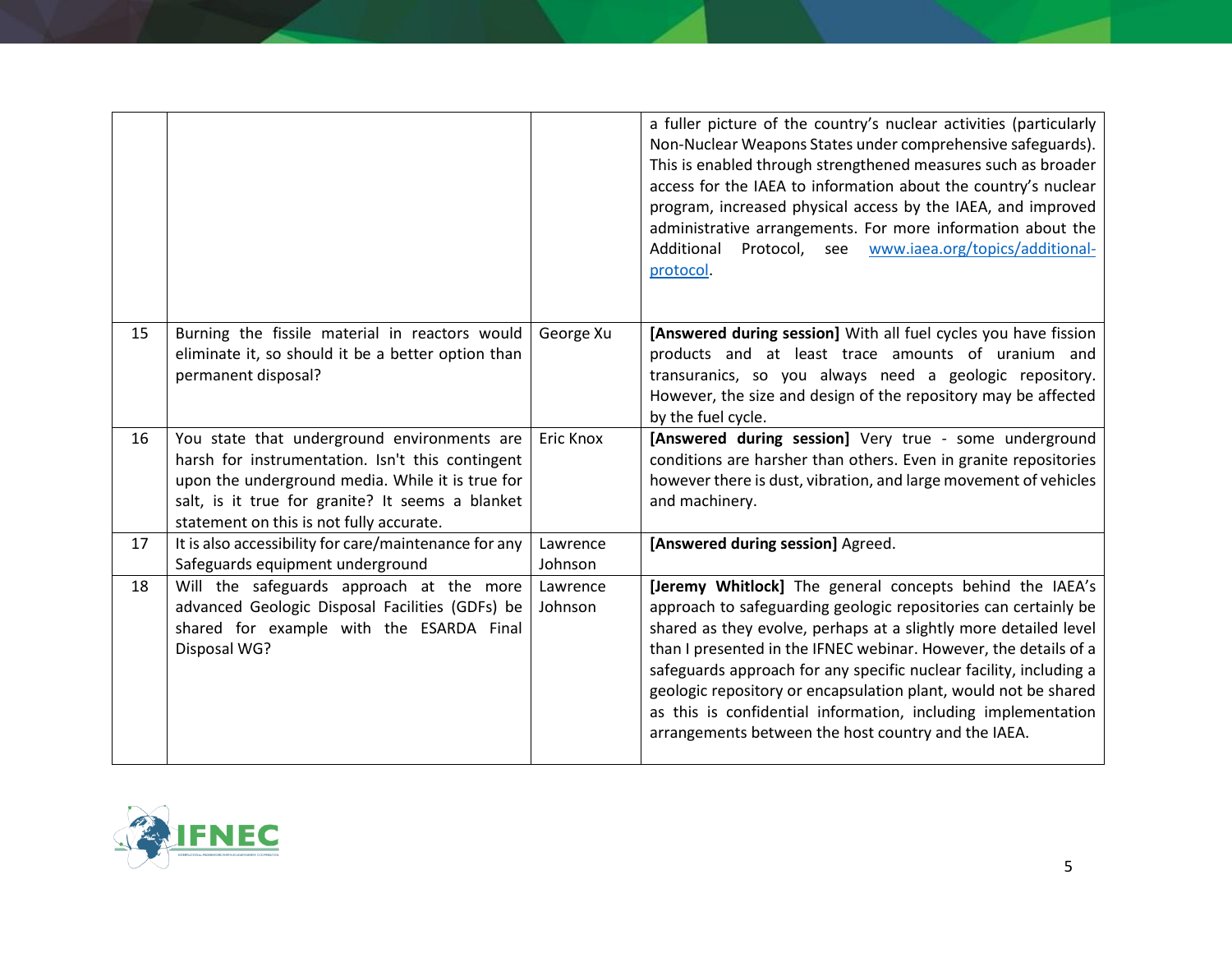| 19 | Q to Cecile: What is MOX-2 fuel?                                                                                                                                                         | 哲生 深澤               | [Cécile Evans] MOX2 fuel corresponds to fuel technology that<br>would allow multiple recycling of plutonium in LWRs. There is an<br>ongoing R&D programme in France to evaluate the technical<br>economic feasibility of such a fuel cycle option while maintaining<br>the perspective of the potential deployment of Fast neutron<br>reactors.                                                                                                                                        |
|----|------------------------------------------------------------------------------------------------------------------------------------------------------------------------------------------|---------------------|----------------------------------------------------------------------------------------------------------------------------------------------------------------------------------------------------------------------------------------------------------------------------------------------------------------------------------------------------------------------------------------------------------------------------------------------------------------------------------------|
| 20 | For Sophie: How was the Belgian 2110 disposal<br>date set - the SF will be cooled well before that!                                                                                      | Charles<br>McCombie | [Sophie Pedoux] The date is estimated by our RWMO, Niras-<br>Ondraf. The GDF will be used for medium-level waste, HLW, SNF.<br>The operations will be sequential in the reference scenario, that<br>is why the date for SNF and HLW disposal is after we finished all<br>disposal of medium-level-waste and is "later" than usual cool<br>down delays.                                                                                                                                 |
| 21 | I guess the recycling option is Limited to those<br>currently<br>that<br><b>States</b><br>are<br>reprocessing,<br>proliferation concerns of separated Pu May be<br>additional obstacles? | Eva Gyane           | [Answered during session] There are additional and significant<br>safeguards requirements for reprocessing facilities in a NNWS<br>(e.g. Japan), but I would not say this is a limiting obstacle,<br>compared to the economics of the step as a whole.<br>[Cécile Evans] In addition to the above, recycling services have<br>been, are and can be provided from existing recycling<br>infrastructures for other countries, this is an example of sharing<br>existing infrastructures. |
| 22 | For the GenIV reactors, what is the general R&D<br>carried out for the safeguards measures? Or are<br>there resources that we can reach out to have<br>more infomation?                  | Ozge Ozkan          | [Answered during session] GIF has a crosscutting Proliferation<br>Resistance & Physical Protection (PRPP) Working Group that<br>developed a methodology for assessing this.                                                                                                                                                                                                                                                                                                            |
| 23 | Anyone know how the hydrogen electrolyser test<br>is going at the Idaho Lab with the Fuel Cell Energy<br>technology?                                                                     | <b>Colin Wales</b>  | [Hiroyuki Goto (NEA secretariat)] It is not the scope of Expert<br>group BEST. Please contact the INL.                                                                                                                                                                                                                                                                                                                                                                                 |
| 24 | With the potentail diverse set of ATF coming to<br>market (FeCrAI, coated clad, pellet mods), has the<br>impact of these been accounted for on open,                                     | Sven Bader          | [Brent Dixon] Coated clad concepts should have minimal impact.<br>Different fuel meat chemical forms may require additional<br>technology development to address recycle and could also<br>impact performance in a repository if direct-disposed. There are                                                                                                                                                                                                                            |

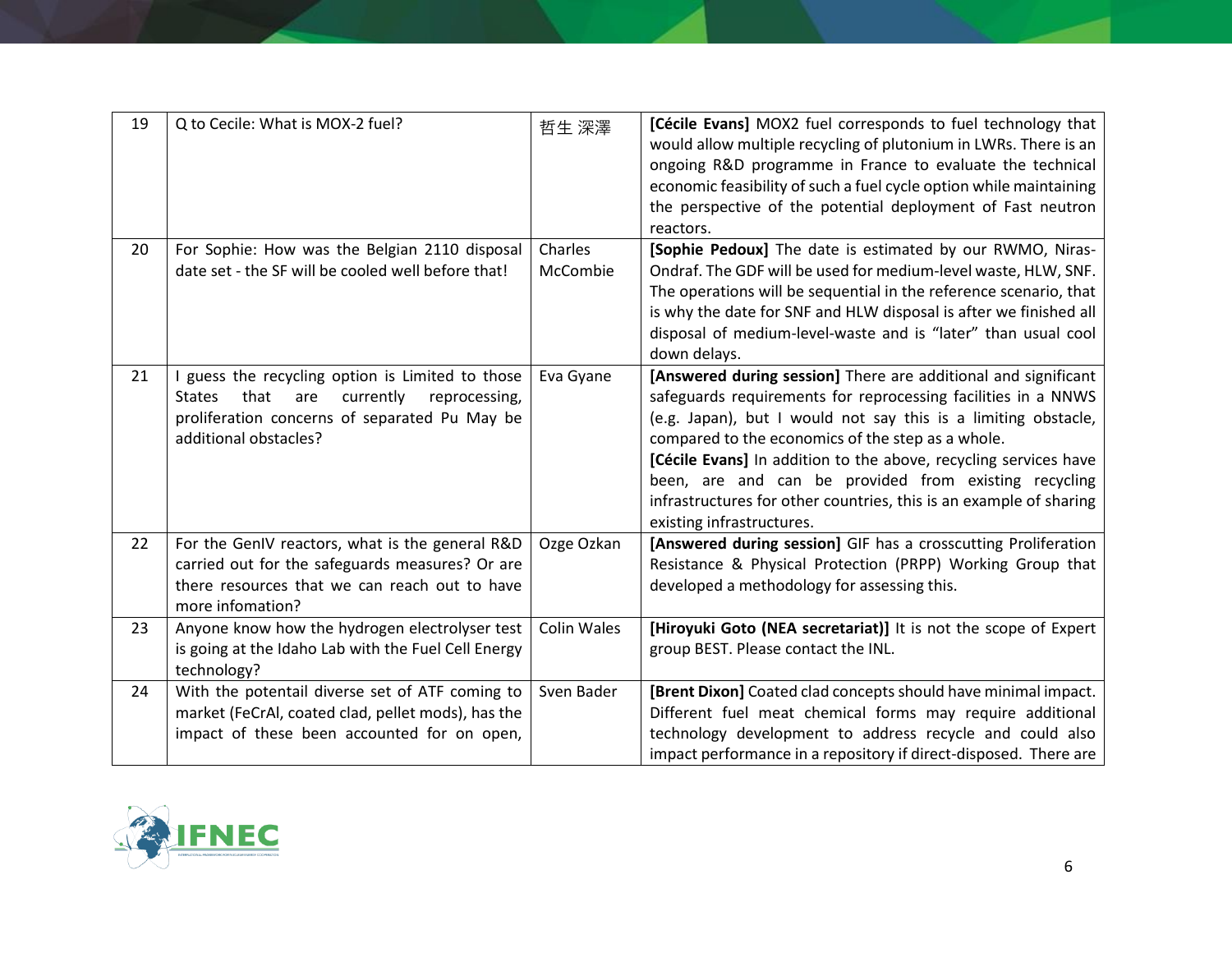|    | mono, and multi-recycles? Can ATF all be<br>recycled? How do they impact disposal? etc.                                                                                                                                                                                                                                                        |                          | no obvious technical show-stoppers to recycle of the ATF<br>concepts.                                                                                                                                                                                                                                                                                                                                                                                                                                                                                                                                                                                                                    |
|----|------------------------------------------------------------------------------------------------------------------------------------------------------------------------------------------------------------------------------------------------------------------------------------------------------------------------------------------------|--------------------------|------------------------------------------------------------------------------------------------------------------------------------------------------------------------------------------------------------------------------------------------------------------------------------------------------------------------------------------------------------------------------------------------------------------------------------------------------------------------------------------------------------------------------------------------------------------------------------------------------------------------------------------------------------------------------------------|
| 25 | Why such an emphasy on finanacial costs and not<br>life-cycle analysis of the three options?                                                                                                                                                                                                                                                   | Carbol<br>Paul<br>(JRC)  | [Brent Dixon] Some life-cycle analyses of fuel cycle facilities have<br>been performed based on a range of assumptions about<br>deployment scenarios (to address economies of scale), future<br>yellowcake and enrichment costs, etc Significant uncertainty<br>remains on changes to disposal life-cycle costs.<br>[Cécile Evans] This is an area which needs further attention and<br>development as it would allow to integrate socio political<br>consideration and also contribute to gaining of public support.<br>Such consideration would most probably be included in the<br>subsequent work to be launched by NDC on the analysis of the<br>benefits of the recycling options. |
| 26 | am stella from Ghana. Ghana's has already<br>establish its operating organizations. Been at the<br>early phase of it phase 2 what will be the<br>recommendation on the backend stage at this<br>state of our program. Do we need need to start<br>locating a site for our geological disposal. what<br>will be the recomendation at this stage | Stella<br>Ntiwaah        | [William McCaughey]<br>The expert group found there is no "one-size-fits-all" strategy for<br>all country. Every country that is developing a nuclear program<br>has to decide its back-end strategy at some point in future. There<br>are many aspects to consider and the expert group report will<br>provide guidance for these countries. See especially Section 4.3.3<br>and Section 5.4.                                                                                                                                                                                                                                                                                           |
| 27 | what method will be recommended, the open or<br>mono recycle for a new comer country,                                                                                                                                                                                                                                                          | <b>Stella</b><br>Ntiwaah | [Answered during session] All fuel cycles have pluses and<br>minuses and each country needs to consider their specific<br>circumstances. The open-cycle requires the least facilities and<br>technologies, while mono-recycle requires additional facilities<br>for recycle but reduces uranium needs and high-level waste<br>volumes.<br>[Cécile Evans] Possibility to use already existing infrastructure<br>for recycling is also one important component to consider, as<br>implementing a mono-recycling strategy does not require that<br>each country develops its own infrastructure; such schemes have<br>been implemented for 40 years                                         |

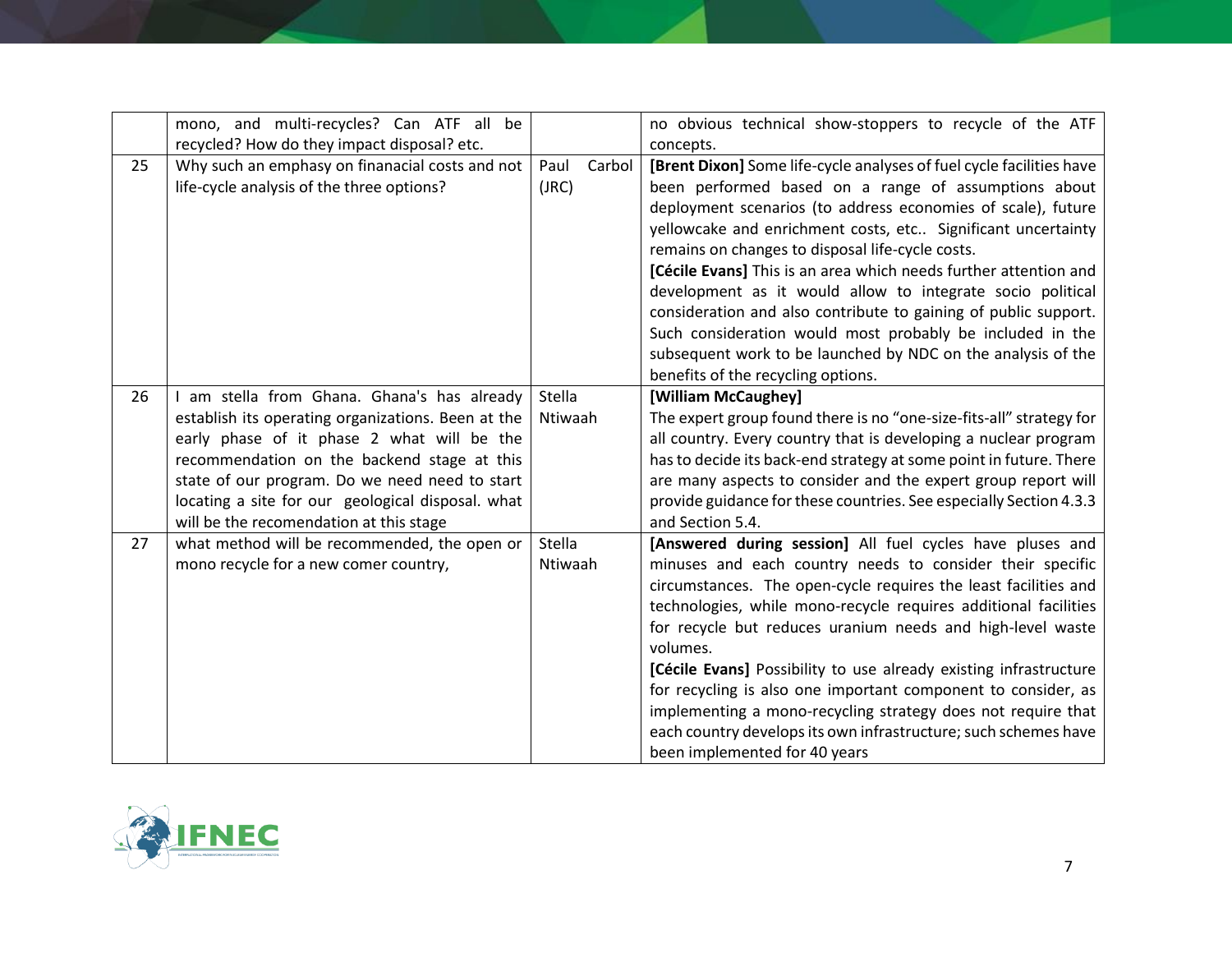| 28 | Am and Np are currently subject to voluntary<br>safeguards reporting - would an increase in the<br>being separated increase<br>quantities<br>the<br>consideration of being formal Nuclear Material<br>(NM)?                              | Lawrence<br>Johnson | [Jeremy Whitlock] A significant increase in the quantity and<br>frequency of separated Am and Np being either exported to, or<br>created within, Non-Nuclear Weapons States (NNWS) would<br>conceivably be cause for the IAEA Board of Governors to consider<br>an amendment to the IAEA Statute that adds them to the<br>definition of Nuclear Material (NM).                                                                                                                                                                                                                                                                                                                                                                                                                                                   |
|----|------------------------------------------------------------------------------------------------------------------------------------------------------------------------------------------------------------------------------------------|---------------------|------------------------------------------------------------------------------------------------------------------------------------------------------------------------------------------------------------------------------------------------------------------------------------------------------------------------------------------------------------------------------------------------------------------------------------------------------------------------------------------------------------------------------------------------------------------------------------------------------------------------------------------------------------------------------------------------------------------------------------------------------------------------------------------------------------------|
| 29 | The overview of the BEST report specified LWRs<br>for the open cycle option and incorporation of fast<br>reactors for multi-recycle. Was the potential<br>incorporation of other non-fast Generation<br>IV/advanced reactors considered? | <b>Rowen Price</b>  | [Brent Dixon] Other options were discussed. The objective of<br>the report was to provide a simplified "understandable" picture<br>of fuel cycle options for a less technical audience, and inclusion<br>of too many variations was contrary to this objective. The main<br>features of the three fuel cycles discussed do not change<br>significantly with other reactor options. The most significant<br>difference technically would be a thorium-based multi-recycle<br>system, but it would have many performance features similar to<br>the multi-recycle system described, including:<br>The need for a different reactor instead of LWRs<br>Similar reductions in resource requirements<br>Similar waste benefits<br>Similar financial uncertainties<br>Similar levels of safeguards and security issues |
| 30 | Q to Sophie: Myrrha needs P&T which will<br>generate secondary wastes. Is it difficult to<br>minimize the waste?                                                                                                                         | 哲生 深澤               | [Answered during session] By minimization of the waste, we are<br>refferring to the minimization of HLW, which are the most<br>component in the public perception. The minimization is in terms<br>of radioactivity that needs to be disposed of in GDF, but it could<br>lead to an actual increase of volume in the medium and low level<br>wastes.                                                                                                                                                                                                                                                                                                                                                                                                                                                             |
| 31 | Question to Ms Evans: France is using both MOX<br>fuel and UO2 fuel now. What about their costs?<br>Which is cheaper? Could reprocessing reduce the                                                                                      | Jinfeng Li          | [Cécile Evans] Only comparing cost of MOX fuel and UO2 fuel will<br>not account for benefits of reprocessing which spares storage<br>capacity, conditions HLW in an engineered, durable glass matric<br>alleviating constraints for its predisposal management and                                                                                                                                                                                                                                                                                                                                                                                                                                                                                                                                               |

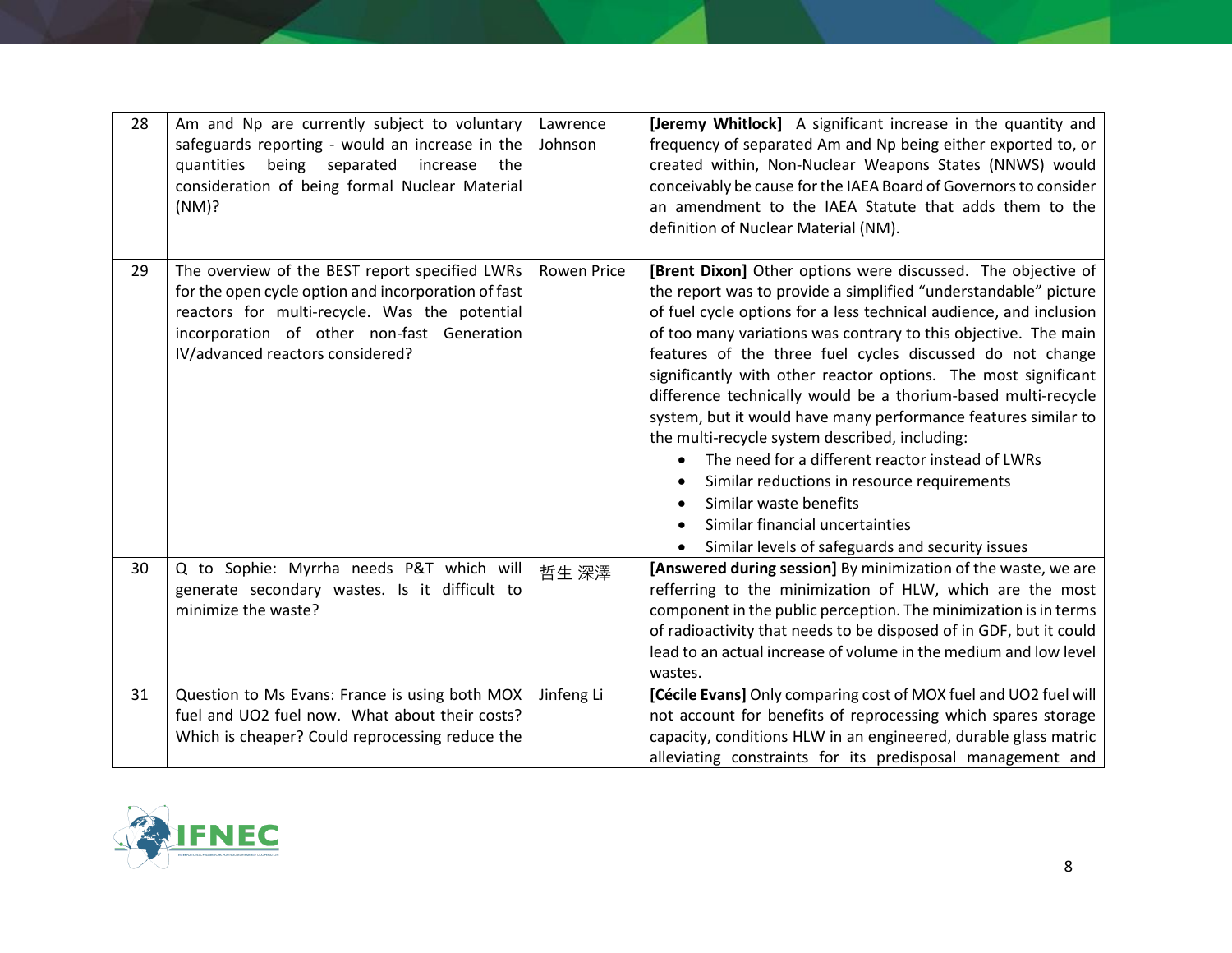|    | costs of producing electricity in nuclear power<br>plants?                                                                                                                                                                                                                                                                                                        |             | geologic disposal facility design and operation, and reduces the<br>use of natural uranium resource. The overall fuel cycle cost<br>including those of the back end, up to the disposal of ultimate<br>waste have to be considered and integrated in the cost of<br>electricity. Reprocessing/recycling is the retained option of<br>several countries with large nuclear programs as well as                                                                                                                                                                                                                                                                                                                                                                                                |
|----|-------------------------------------------------------------------------------------------------------------------------------------------------------------------------------------------------------------------------------------------------------------------------------------------------------------------------------------------------------------------|-------------|----------------------------------------------------------------------------------------------------------------------------------------------------------------------------------------------------------------------------------------------------------------------------------------------------------------------------------------------------------------------------------------------------------------------------------------------------------------------------------------------------------------------------------------------------------------------------------------------------------------------------------------------------------------------------------------------------------------------------------------------------------------------------------------------|
|    |                                                                                                                                                                                                                                                                                                                                                                   |             | countries with small nuclear capacity using recycling services<br>commercially available.                                                                                                                                                                                                                                                                                                                                                                                                                                                                                                                                                                                                                                                                                                    |
| 32 | With a repository being a rare and valuable<br>commodity and hence the usage of its space very<br>judicially utilized, did the BEST report identify the<br>benefits of processes for saving space in a<br>repository? For example, does Belgium believe it<br>will save space in its future repository by following<br>the open over the mono-recycle fuel cycle? | Sven Bader  | [Sophie Pedoux] This point was discussed in the expert group,<br>and the precision is made, in the fuel cycle's descriptions, as to<br>whether much or less space is needed.<br>Concerning Belgium, the difference in space (or gallery length)<br>has been evaluated to 10 to 15 % in favor of the mono-recycle<br>fuel cycle. This surprisingly low difference in length is due to two<br>different factors: first the fact that, in the Belgian's reference<br>scenario, the medium level waste produced by the reprocessing<br>will take space in the same GDF; and the second factor is that<br>because of the concentration of the radioactivity and of the heat<br>of the HLW, the operations safety requirement foreseen are such<br>that more spacing is needed between each waste. |
| 33 | And if you would have such advanced                                                                                                                                                                                                                                                                                                                               | Luc Van Den | [William McCaughey] These implementation risks discussed in                                                                                                                                                                                                                                                                                                                                                                                                                                                                                                                                                                                                                                                                                                                                  |
|    | technologies, how would that balance with the                                                                                                                                                                                                                                                                                                                     | Durpel      | Section 2.2.1 of the report were found to be not so different                                                                                                                                                                                                                                                                                                                                                                                                                                                                                                                                                                                                                                                                                                                                |
|    | safety/security/safeguards needs in the fuel cycle                                                                                                                                                                                                                                                                                                                |             | among the fuel cycle options to make them discriminators when                                                                                                                                                                                                                                                                                                                                                                                                                                                                                                                                                                                                                                                                                                                                |
|    | facilities ???                                                                                                                                                                                                                                                                                                                                                    |             | comparing the options. All of the fuel cycle options have to<br>address these risks and can mitigate them.                                                                                                                                                                                                                                                                                                                                                                                                                                                                                                                                                                                                                                                                                   |
| 34 | Why is depleted uranium safeguarded?                                                                                                                                                                                                                                                                                                                              | Nancy       | [Jeremy Whitlock] By concluding a Comprehensive Safeguards                                                                                                                                                                                                                                                                                                                                                                                                                                                                                                                                                                                                                                                                                                                                   |
|    |                                                                                                                                                                                                                                                                                                                                                                   | Wanna       | Agreement (CSA) with the IAEA, a Non-Nuclear Weapons State                                                                                                                                                                                                                                                                                                                                                                                                                                                                                                                                                                                                                                                                                                                                   |
|    |                                                                                                                                                                                                                                                                                                                                                                   |             | (NNWS) under the Non-Proliferation Treaty (NPT) commits to                                                                                                                                                                                                                                                                                                                                                                                                                                                                                                                                                                                                                                                                                                                                   |
|    |                                                                                                                                                                                                                                                                                                                                                                   |             | accepting IAEA safeguards on "all source or special fissionable                                                                                                                                                                                                                                                                                                                                                                                                                                                                                                                                                                                                                                                                                                                              |
|    |                                                                                                                                                                                                                                                                                                                                                                   |             | material in all peaceful nuclear activities within the territory or                                                                                                                                                                                                                                                                                                                                                                                                                                                                                                                                                                                                                                                                                                                          |
|    |                                                                                                                                                                                                                                                                                                                                                                   |             | State". Depleted uranium (DU) and natural uranium (NU) are                                                                                                                                                                                                                                                                                                                                                                                                                                                                                                                                                                                                                                                                                                                                   |